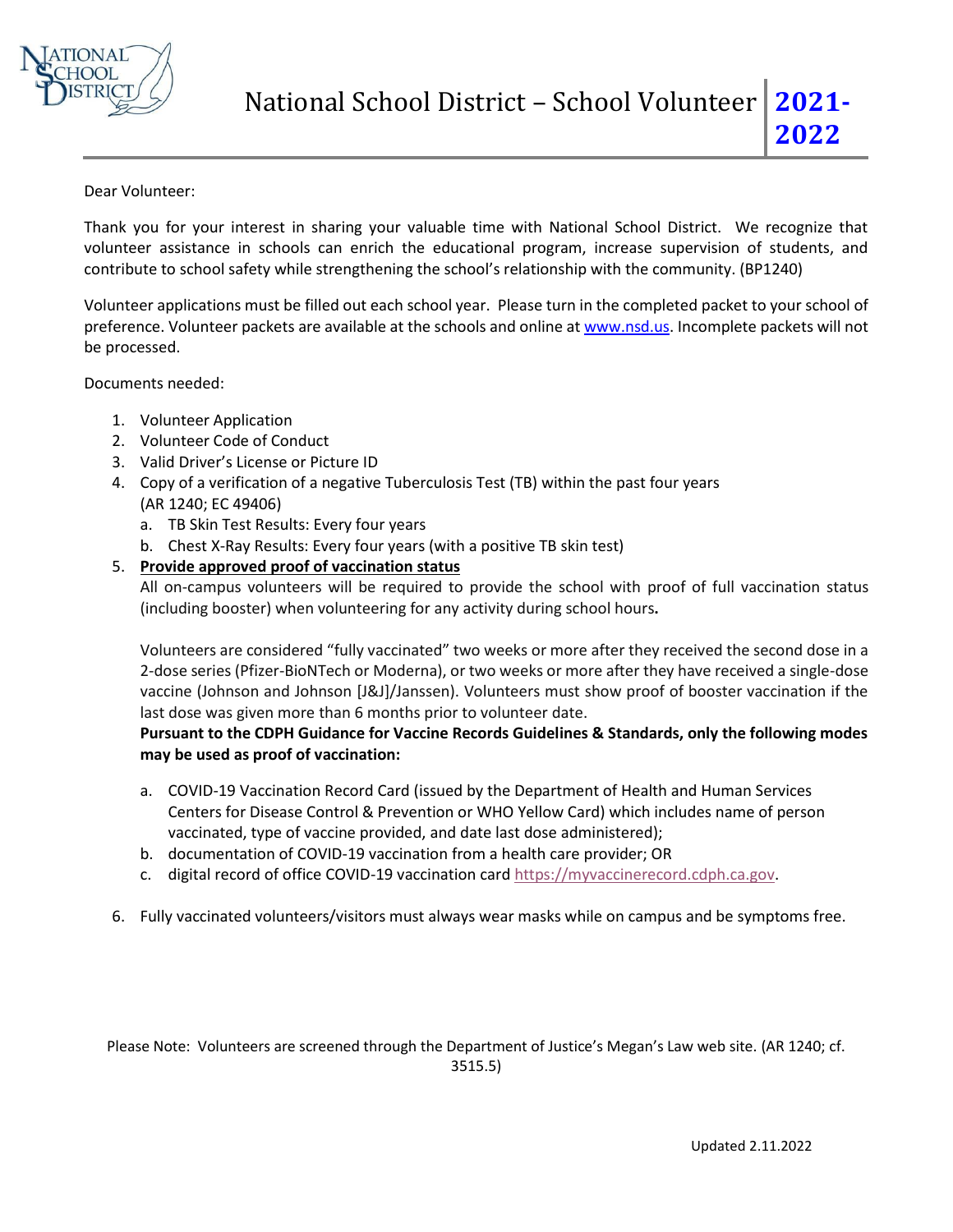

**VOLUNTEER MUST BE FULLY VACCINATED AGAINST COVID-19 AND SYMPTOMS FREE.** 

**National School District - School Volunteer Application** 

**\*Must attach copy of valid driver's license or picture ID.**

**12021- 2021- 2022 2022**

|                                                                                                    | Information provided on this form is confidential and will be used for school volunteer program purposes only.                                                                                                                                                                                                                                                                                                                                                                                                                                                                                                                                                                                                                                                                                                                                                                                                                                                                                                                                                                                        |  |        |                                                                     |  |
|----------------------------------------------------------------------------------------------------|-------------------------------------------------------------------------------------------------------------------------------------------------------------------------------------------------------------------------------------------------------------------------------------------------------------------------------------------------------------------------------------------------------------------------------------------------------------------------------------------------------------------------------------------------------------------------------------------------------------------------------------------------------------------------------------------------------------------------------------------------------------------------------------------------------------------------------------------------------------------------------------------------------------------------------------------------------------------------------------------------------------------------------------------------------------------------------------------------------|--|--------|---------------------------------------------------------------------|--|
|                                                                                                    |                                                                                                                                                                                                                                                                                                                                                                                                                                                                                                                                                                                                                                                                                                                                                                                                                                                                                                                                                                                                                                                                                                       |  |        |                                                                     |  |
| Full Legal Name (First)                                                                            | (Middle)                                                                                                                                                                                                                                                                                                                                                                                                                                                                                                                                                                                                                                                                                                                                                                                                                                                                                                                                                                                                                                                                                              |  | (Last) |                                                                     |  |
|                                                                                                    | $\overline{(City)}$                                                                                                                                                                                                                                                                                                                                                                                                                                                                                                                                                                                                                                                                                                                                                                                                                                                                                                                                                                                                                                                                                   |  |        | (State) (Zip Code)                                                  |  |
|                                                                                                    |                                                                                                                                                                                                                                                                                                                                                                                                                                                                                                                                                                                                                                                                                                                                                                                                                                                                                                                                                                                                                                                                                                       |  |        |                                                                     |  |
| (Mo/Day/Yr)                                                                                        |                                                                                                                                                                                                                                                                                                                                                                                                                                                                                                                                                                                                                                                                                                                                                                                                                                                                                                                                                                                                                                                                                                       |  |        |                                                                     |  |
|                                                                                                    | Do you have other children or grandchildren in school? ________ Yes _______                                                                                                                                                                                                                                                                                                                                                                                                                                                                                                                                                                                                                                                                                                                                                                                                                                                                                                                                                                                                                           |  | No     |                                                                     |  |
|                                                                                                    |                                                                                                                                                                                                                                                                                                                                                                                                                                                                                                                                                                                                                                                                                                                                                                                                                                                                                                                                                                                                                                                                                                       |  |        |                                                                     |  |
|                                                                                                    |                                                                                                                                                                                                                                                                                                                                                                                                                                                                                                                                                                                                                                                                                                                                                                                                                                                                                                                                                                                                                                                                                                       |  |        |                                                                     |  |
|                                                                                                    |                                                                                                                                                                                                                                                                                                                                                                                                                                                                                                                                                                                                                                                                                                                                                                                                                                                                                                                                                                                                                                                                                                       |  |        |                                                                     |  |
|                                                                                                    |                                                                                                                                                                                                                                                                                                                                                                                                                                                                                                                                                                                                                                                                                                                                                                                                                                                                                                                                                                                                                                                                                                       |  |        |                                                                     |  |
| Individuals to contact in case of an emergency:                                                    |                                                                                                                                                                                                                                                                                                                                                                                                                                                                                                                                                                                                                                                                                                                                                                                                                                                                                                                                                                                                                                                                                                       |  |        |                                                                     |  |
|                                                                                                    |                                                                                                                                                                                                                                                                                                                                                                                                                                                                                                                                                                                                                                                                                                                                                                                                                                                                                                                                                                                                                                                                                                       |  |        |                                                                     |  |
|                                                                                                    |                                                                                                                                                                                                                                                                                                                                                                                                                                                                                                                                                                                                                                                                                                                                                                                                                                                                                                                                                                                                                                                                                                       |  |        |                                                                     |  |
| Do you have any criminal charges pending against you?<br>Have you ever been convicted of a felony? | Have you ever been convicted of a sex or drug related offense or crime of violence?<br>Are you required to register as a sex offender under Penal Code 290.95?                                                                                                                                                                                                                                                                                                                                                                                                                                                                                                                                                                                                                                                                                                                                                                                                                                                                                                                                        |  |        | Yes No<br>Yes No<br>Yes<br>No<br><b>Paragona Press</b><br><b>No</b> |  |
| by the district's safety and health rules and regulations."                                        | "I understand that the district may research my personal and professional background. I give my permission to have my personal<br>and professional references researched and hold the district and any individuals providing the district with information harmless.<br>I also understand that I may have a criminal history check run by law enforcement if I serve as a volunteer. It is possible that as a<br>volunteer I may have more than occasional or infrequent contact with students. Under Penal Code 290.95 I am required to<br>disclose to school officials if I am a registered sex offender. My failure to disclose this fact could result in my arrest, prosecution,<br>and likely fine and imprisonment. By placing my name below, I declare under penalty of perjury, that I am not required, pursuant<br>to Penal Code 290.95, to disclose to school officials that I am a registered sex offender, and that I have not suffered convictions<br>for sex or drug related offenses or for crimes of violence, and there are no criminal charges pending against me. I agree to abide |  |        |                                                                     |  |
|                                                                                                    |                                                                                                                                                                                                                                                                                                                                                                                                                                                                                                                                                                                                                                                                                                                                                                                                                                                                                                                                                                                                                                                                                                       |  |        |                                                                     |  |
|                                                                                                    |                                                                                                                                                                                                                                                                                                                                                                                                                                                                                                                                                                                                                                                                                                                                                                                                                                                                                                                                                                                                                                                                                                       |  |        |                                                                     |  |
| For Office Use Only:                                                                               |                                                                                                                                                                                                                                                                                                                                                                                                                                                                                                                                                                                                                                                                                                                                                                                                                                                                                                                                                                                                                                                                                                       |  |        |                                                                     |  |
|                                                                                                    |                                                                                                                                                                                                                                                                                                                                                                                                                                                                                                                                                                                                                                                                                                                                                                                                                                                                                                                                                                                                                                                                                                       |  |        |                                                                     |  |

! L----------------- ·---- -----------------------------·------- ------------------------

Application Denied/Date \_\_\_\_\_\_\_\_\_\_\_\_\_\_\_Reason Denied\_\_\_\_\_\_\_\_\_\_\_\_\_\_\_\_\_\_\_\_\_\_\_\_\_\_\_\_\_\_\_\_\_\_\_\_\_\_\_\_\_\_\_\_\_\_\_\_\_\_\_\_\_\_\_\_\_